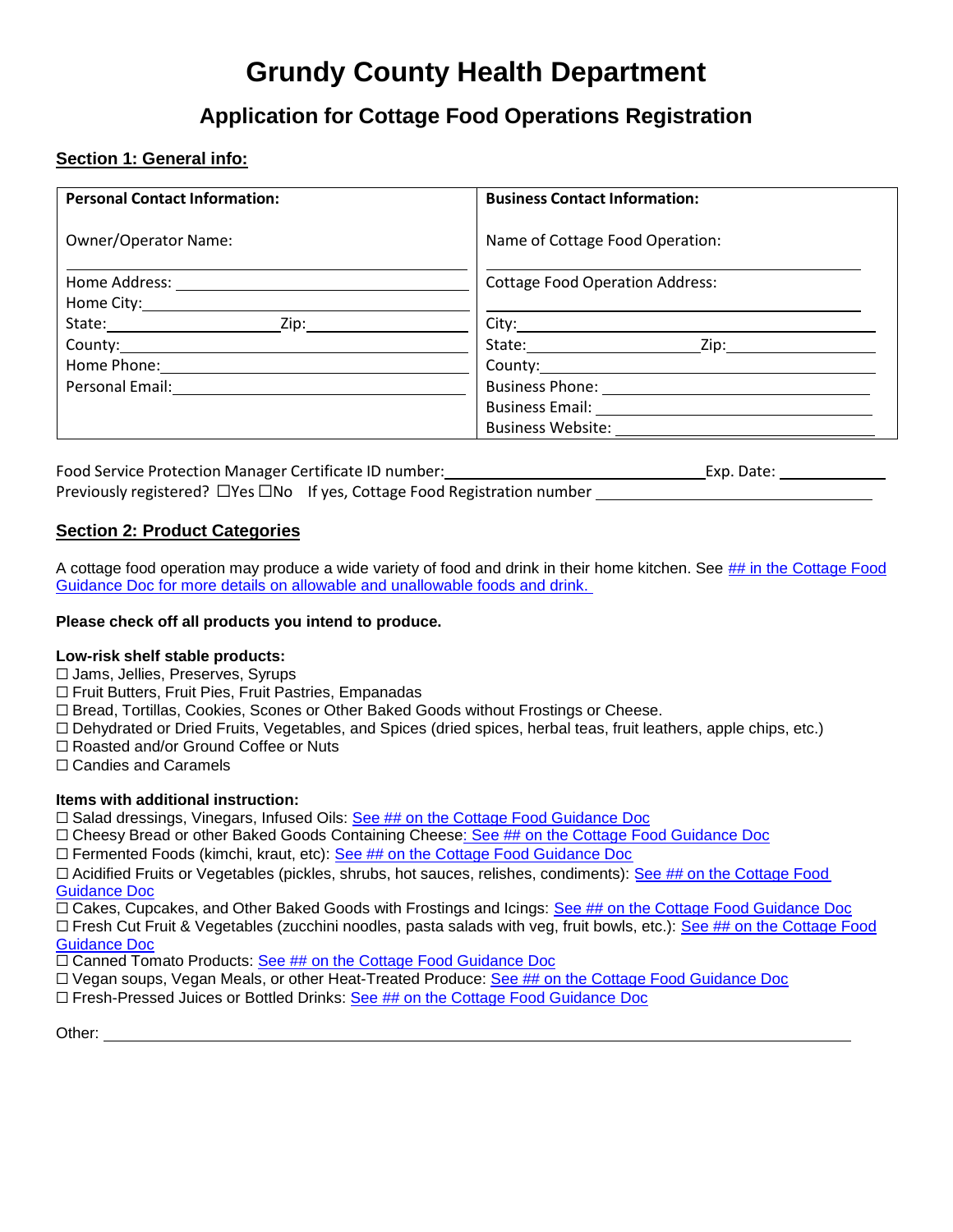#### **Section 3: Sales Avenues**

Food and drink produced by a cottage food operation shall be sold directly to consumers for their own consumption and not for resale. Sales to retail stores such as restaurants, grocery stores, or bakeries are prohibited. Sales to third party distributors for resale are prohibited. Sales to third party distributors that deliver products on your behalf are prohibited. All sales of cottage foods are limited to within the state of Illinois. A cottage food operation may sell products outside of the municipality or county where the cottage food operation is located. A copy of your certificate of registration must be available upon request by the Department and any local health department.

| Please indicate how you will sell your products. Check all that apply. |                                                                                                                  |  |  |  |
|------------------------------------------------------------------------|------------------------------------------------------------------------------------------------------------------|--|--|--|
| $\Box$ Pick-up from my home or farm (Note:                             | $\Box$ Online sales                                                                                              |  |  |  |
| cottage food businesses selling from their home may be                 |                                                                                                                  |  |  |  |
| prohibited from some sales activities at home by local                 | $\Box$ Delivery directly to customer                                                                             |  |  |  |
| laws that apply to all cottage food operations. Please                 |                                                                                                                  |  |  |  |
| check with your unit of local government about                         | $\Box$ Farmers Market/Fairs/Festivals/Pop up stand/Public                                                        |  |  |  |
| requirements on parking, signage, customer counts, etc.)               | event                                                                                                            |  |  |  |
| $\Box$ On-farm store                                                   | $\Box$ Shipping (Each cottage food product that is shipped<br>must be sealed in a manner that reveals tampering, |  |  |  |
| $\Box$ Delivery to or pick-up from a third party private               | including, but not limited to, a sticker or pop top. Cottage                                                     |  |  |  |
| property with consent of the property holder (i.e. drop                | foods may not be shipped across state lines.)                                                                    |  |  |  |
| off/pick-up location/pop-up stand)                                     |                                                                                                                  |  |  |  |
|                                                                        | $\Box$ Other:                                                                                                    |  |  |  |

If you selected "Shipping" from above, please describe how you will seal your product in a manner that reveals tampering:

# **Section 4: Signage**

At the point of sale, notice must be provided in a prominent location that states the following: **"This product was** produced in a home kitchen not inspected by a health department that may also process common food allergens. **If you have safety concerns, contact your local health department."** At a physical display, notice shall be a placard. Online, notice shall be a message on the cottage food operation's online sales interface at the point of sale.

#### **Please indicate all the ways in which you will notify customers at point of sale:**

 $\square$  Prominent placard at my booth/stall (8in x 10in minimum)

- $\square$  Signage placed prominently at the pick-up location at my home/farm (8in x 10in minimum)
- $\square$  Language placed prominently at the point of sale on my website or sales platform
- □ Other:

#### **Section 5: Labeling:**

All cottage food products must be pre-packaged in the home kitchen. The food packaging must conform to the labeling requirements of the Illinois Food, Drug and Cosmetic Act, and must contain the following phrase in prominent lettering: "**This product was produced in a home kitchen not inspected by a health department that may also process common food allergens. If you have safety concerns, contact your local health department.**" See ## on the Cottage Food Guidelines Doc for details.

#### **Special Labeling Opportunity for Local Ingredients**

Are you using any ingredients grown or raised on an Illinois farm and purchased directly from the farmer? If so, you are entitled and encouraged to use the following terminology on your label**: Illinois Grown, Illinois-Sourced, Illinois Farm Product**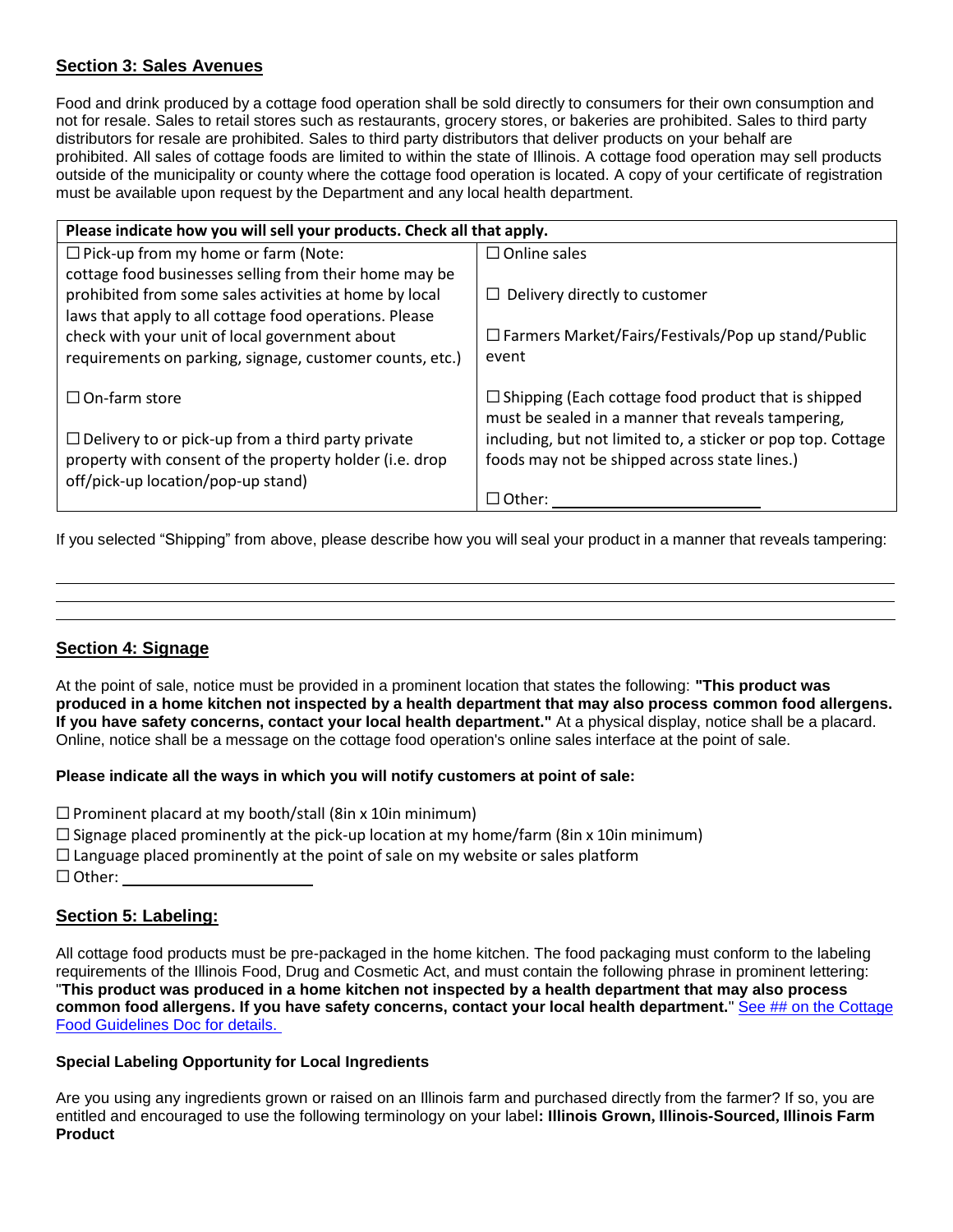#### **Request for a labeling exemption:**

Cottage food operators may request an exemption from product packaging for foods that are not easily packaged (i.e. wedding cakes), for foods that are more suited to bulk containers or display cases (i.e donuts or scones), or for other reasons. If the exemption is granted, the cottage food producer must include all labeling requirements on a receipt or similar document that is delivered to that consumer with the product, and the cottage food warning sign must still be present at point of sale. The local health department has the authority to accept or deny the exemption request.

 $\Box$ Request for product packaging exemption

Please list the products for which you are requesting an exemption and provide a rationale:

#### **Section 6: Employees**

Employees are allowed under cottage food law. All persons that prepare or package food must have their Certified Food Protection Manager (CFPM) Certificate. The CFPM is not required for employees that handle sales, marketing, admin. or other facets of the business.

#### **Please list the persons that prepare or package food:**

| Name: | CFPM number: | Exp. Date: |
|-------|--------------|------------|
| Name: | CFPM number: | Exp. Date: |
| Name: | CFPM number: | Exp. Date: |

#### **Section 7: Checklist of Required Information**

□ A copy of a valid Food Service Protection Manager Certificate

□ A product label for **each product category selected in Section 2**, demonstrating that you are complying correctly with labeling regulations

 $\Box$  If on a private water supply, a copy of water test results showing satisfactory E. coli/Coliform bacteria results

 $\Box$  If producing acidified or fermented foods (pickles, kraut, kimchi, etc.), one of the following:

A. A completed food safety plan and representative pH Test for each product with a different food safety process

Example: Delia makes pickled cucumbers, pickled beets, kimchi, and hot sauces. Each of these four products requires a different process to make. She will need to submit a food safety plan and pH test for all four products.

Example: Janae makes a pickled cucumber recipe that has five different variations (one with dill, one with jalapenos, one with more sugar, one with stevia, and one with ginger). Although the recipes vary slightly, the pickling process is the same for all five recipes. Janae must submit just one food safety plan and a pH test for at least one pickle recipe as evidence that her process is safe. A pH test and food safety plan is not required for all five recipe variations.

B. An approved recipe from the USDA National Center for Home Food Preservation or the cooperative extension office of any state.

□ If producing canned tomatoes or canned tomato products (i.e. salsa, pasta sauce, etc), one of the following:

- A. pH test for each canned tomato recipe
- B. An approved canning recipe from the USDA National Center for Home Food Preservation or the cooperative extension office of any state.
- □ \$ Registration Fee in cash or check